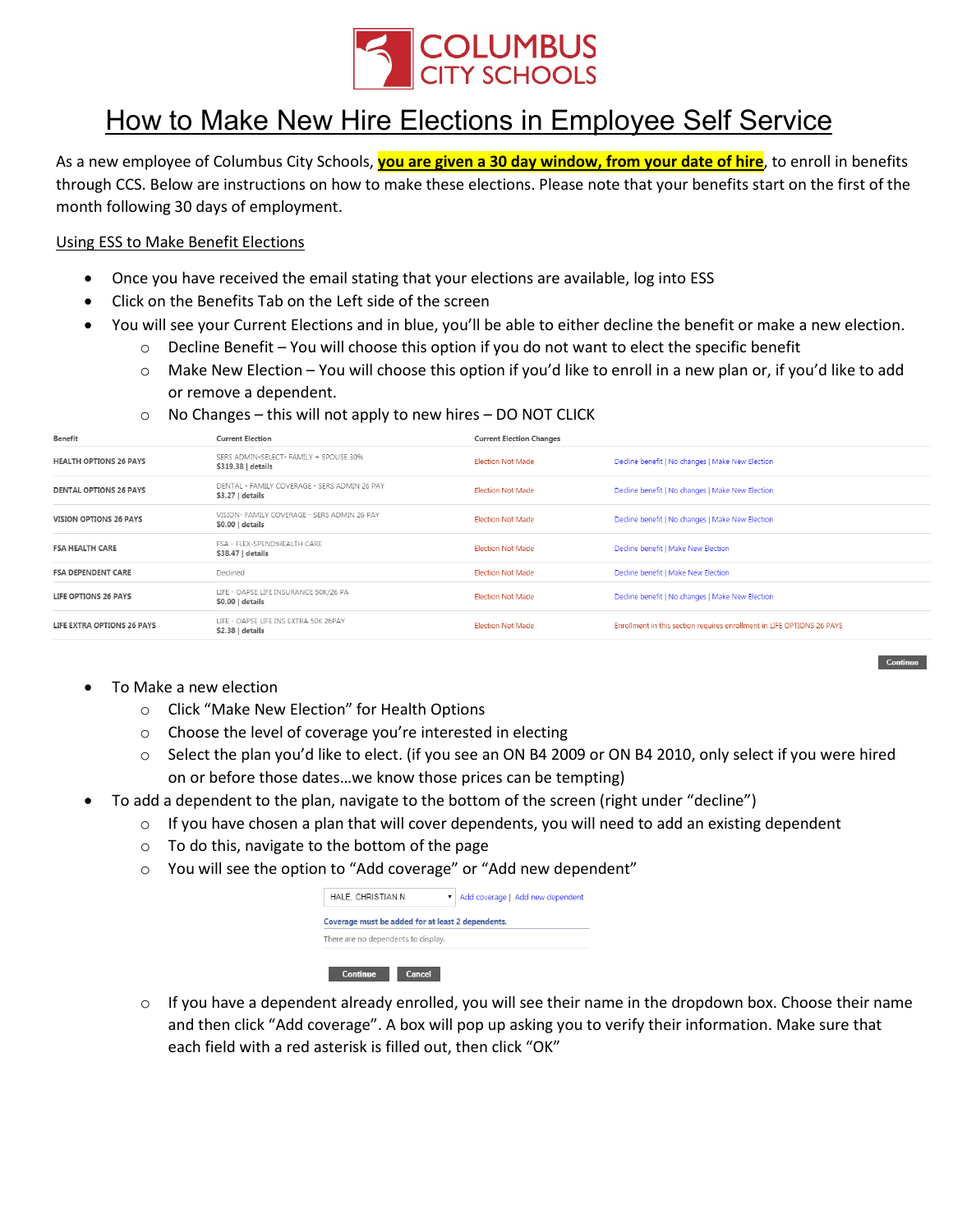| First name *                                               | CHRISTIAN    |
|------------------------------------------------------------|--------------|
| Middle initial                                             | N            |
| Last name *                                                | HALE         |
| Suffix                                                     |              |
| Date of birth *                                            | 1/19/2016    |
| Gender *                                                   | MALE<br>,    |
| Relationship *                                             | CHILD        |
| SSN # (include dashes)                                     | 392-         |
| IS THE DEPENDENT<br>CURRENTLY ON YOUR<br>BENEFITS (Y/N)? * | Y            |
|                                                            | Cancel<br>OK |

o Once completed, their name will display under the "Coverage must be added for at least 1 additional dependents" line

| Name             | Date of Birth | ID      | Designation |
|------------------|---------------|---------|-------------|
|                  | 1/19/2016     | 392-4-4 | Primary     |
| CHRISTIAN N HALE |               |         |             |

o If you are adding a new dependent, click "Add new dependent". A box will pop up advising you to add their information

| First name *                                                      |  |  |
|-------------------------------------------------------------------|--|--|
| Middle initial                                                    |  |  |
| Last name *                                                       |  |  |
| Suffix                                                            |  |  |
| Date of birth *                                                   |  |  |
| Gender *                                                          |  |  |
| Relationship *                                                    |  |  |
| SSN # (include dashes)                                            |  |  |
| IS THE DEPENDENT<br><b>CURRENTLY ON YOUR</b><br>BENEFITS (Y/N)? * |  |  |

- o Fill in the dependent's information. Make sure that each field with a red asterisk is filled out, then click "OK"
- o Their name will now display under the "Coverage must be added for at least 1 additional dependents" line
- o Once all dependents have been added, click continue
- Once ALL elections have been made, click continue
- Review your enrollment then submit your choices
- Your confirmation statement will appear. Please print your elections and your confirmation statement for your records.